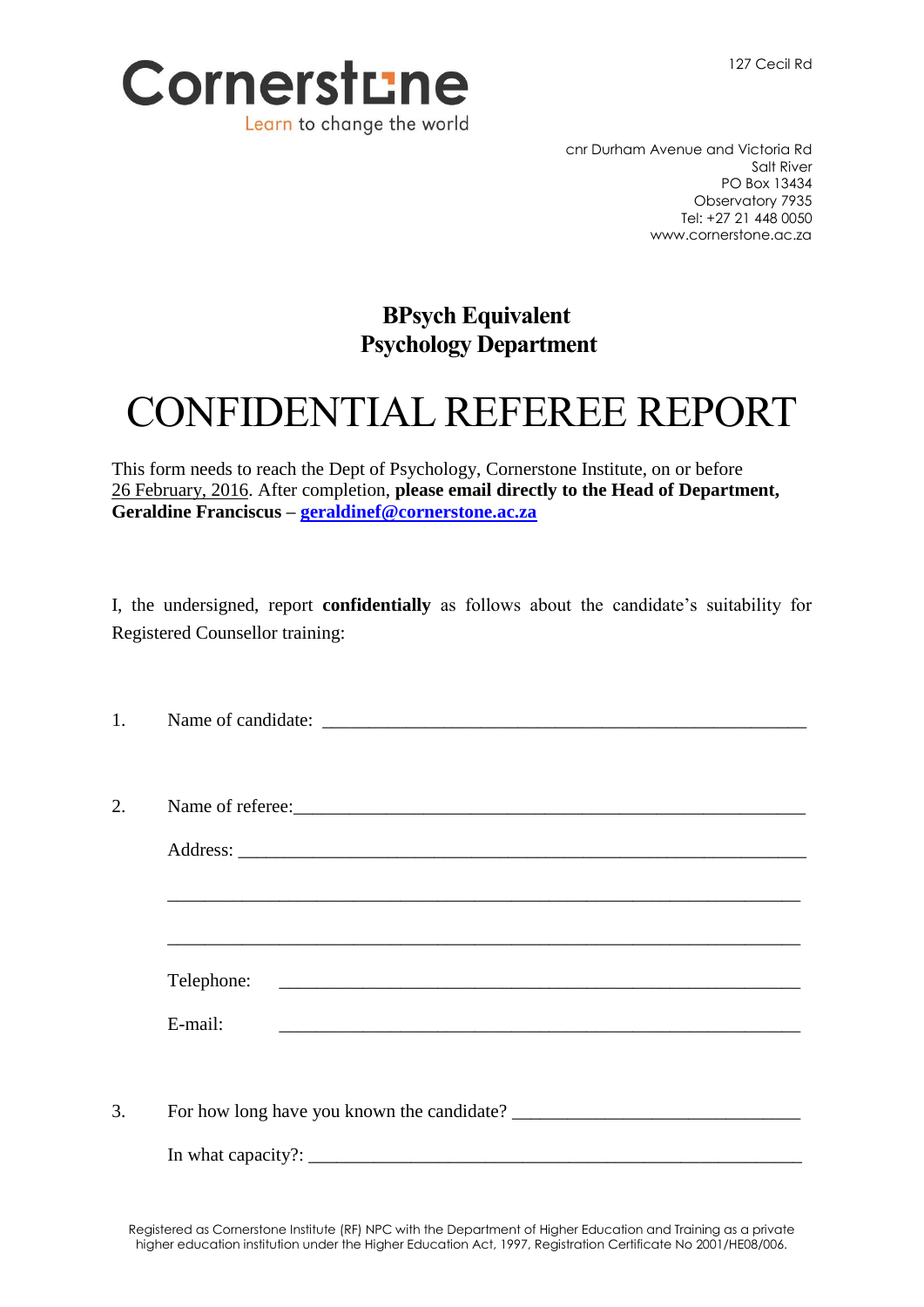

cnr Durham Avenue and Victoria Rd Salt River PO Box 13434 Observatory 7935 Tel: +27 21 448 0050 www.cornerstone.ac.za

- $\overline{4}$ . Remarks about the candidate:
- $4.1$ Academic quality:

 $4.2$ Motivation to become a Registered Counsellor:

 $4.3$ Personality strengths:

4.4 Personality shortcomings and areas for development: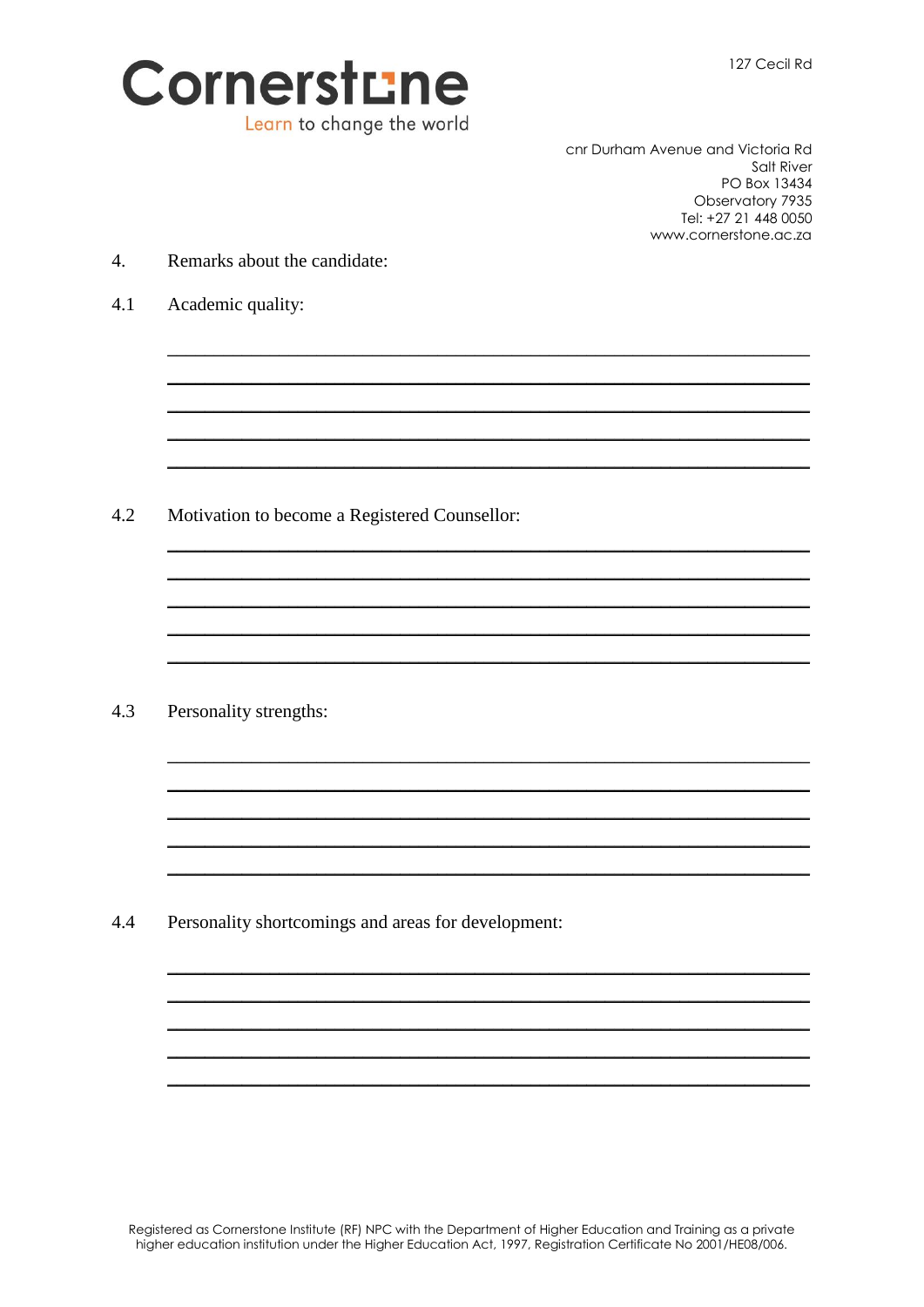



cnr Durham Avenue and Victoria Rd Salt River PO Box 13434 Observatory 7935 Tel: +27 21 448 0050 www.cornerstone.ac.za

 $4.5$ Ethical conduct (e.g., honesty, personal integrity, reliability, etc.):

4.6 Quality and style of important relationships (include information on intra- and interpersonal skills):

4.7 Community involvement (including areas of leadership, volunteering and service):

4.8 Contextual awareness and willingness to offer service in constrained environments:

4.9 Areas in which you consider that the candidate has shortcomings:

Registered as Cornerstone Institute (RF) NPC with the Department of Higher Education and Training as a private higher education institution under the Higher Education Act, 1997, Registration Certificate No 2001/HE08/006.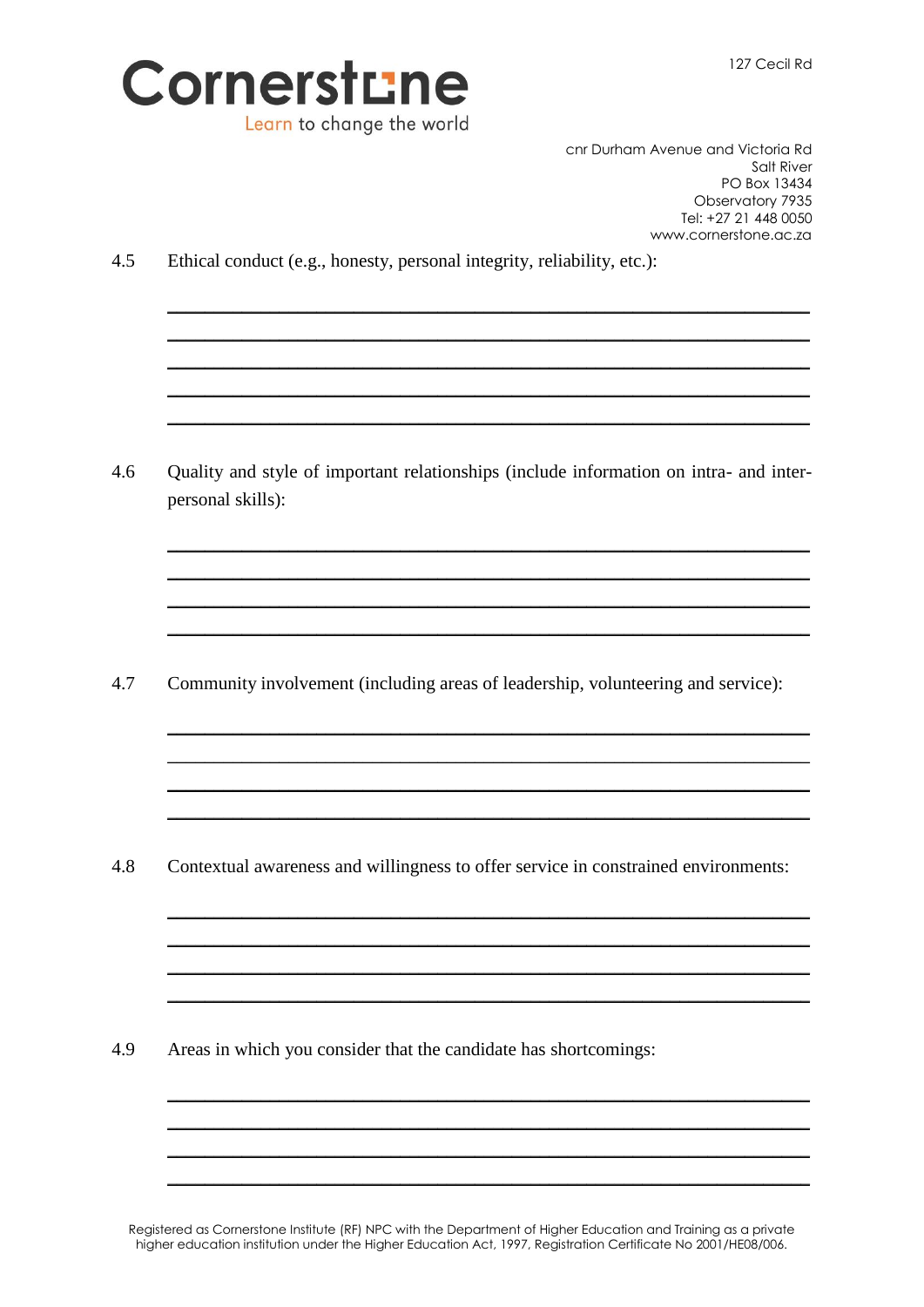

cnr Durham Avenue and Victoria Rd Salt River PO Box 13434 Observatory 7935 Tel: +27 21 448 0050 www.cornerstone.ac.za

4.10 Other comments:

4.11 How would you rate the candidate's potential as an aspirant Registered Counsellor?

| Poor | Fair | Good | Very Good | Excellent |
|------|------|------|-----------|-----------|
|      |      |      |           |           |
|      |      |      |           |           |

\_\_\_\_\_\_\_\_\_\_\_\_\_\_\_\_\_\_\_\_\_\_\_\_\_\_\_\_\_\_\_\_\_\_\_\_\_\_\_\_\_\_\_\_\_\_\_\_\_\_\_\_\_\_\_\_\_\_\_\_\_\_\_\_\_\_\_\_\_ \_\_\_\_\_\_\_\_\_\_\_\_\_\_\_\_\_\_\_\_\_\_\_\_\_\_\_\_\_\_\_\_\_\_\_\_\_\_\_\_\_\_\_\_\_\_\_\_\_\_\_\_\_\_\_\_\_\_\_\_\_\_\_\_\_\_\_\_\_ \_\_\_\_\_\_\_\_\_\_\_\_\_\_\_\_\_\_\_\_\_\_\_\_\_\_\_\_\_\_\_\_\_\_\_\_\_\_\_\_\_\_\_\_\_\_\_\_\_\_\_\_\_\_\_\_\_\_\_\_\_\_\_\_\_\_\_\_\_ \_\_\_\_\_\_\_\_\_\_\_\_\_\_\_\_\_\_\_\_\_\_\_\_\_\_\_\_\_\_\_\_\_\_\_\_\_\_\_\_\_\_\_\_\_\_\_\_\_\_\_\_\_\_\_\_\_\_\_\_\_\_\_\_\_\_\_\_\_

| <b>Academic suitability</b><br>for the BPsych<br><b>Equivalent Programme</b> | <b>Personal suitability for</b><br>the BPsych Equivalent<br><b>Programme</b> | <b>Overall level of</b><br>support you would<br>give this candidate's<br>application |
|------------------------------------------------------------------------------|------------------------------------------------------------------------------|--------------------------------------------------------------------------------------|
| Outstanding                                                                  | Outstanding                                                                  | Unqualified support                                                                  |
| Above average                                                                | Above average                                                                | Very strong support                                                                  |
| Average                                                                      | Average                                                                      | Strong support                                                                       |
| Poor                                                                         | Poor                                                                         | Limited                                                                              |
| Not suitable at all                                                          | Not suitable at all                                                          | No support                                                                           |

Signature:

Position Held/Title:

Date:

Registered as Cornerstone Institute (RF) NPC with the Department of Higher Education and Training as a private higher education institution under the Higher Education Act, 1997, Registration Certificate No 2001/HE08/006.